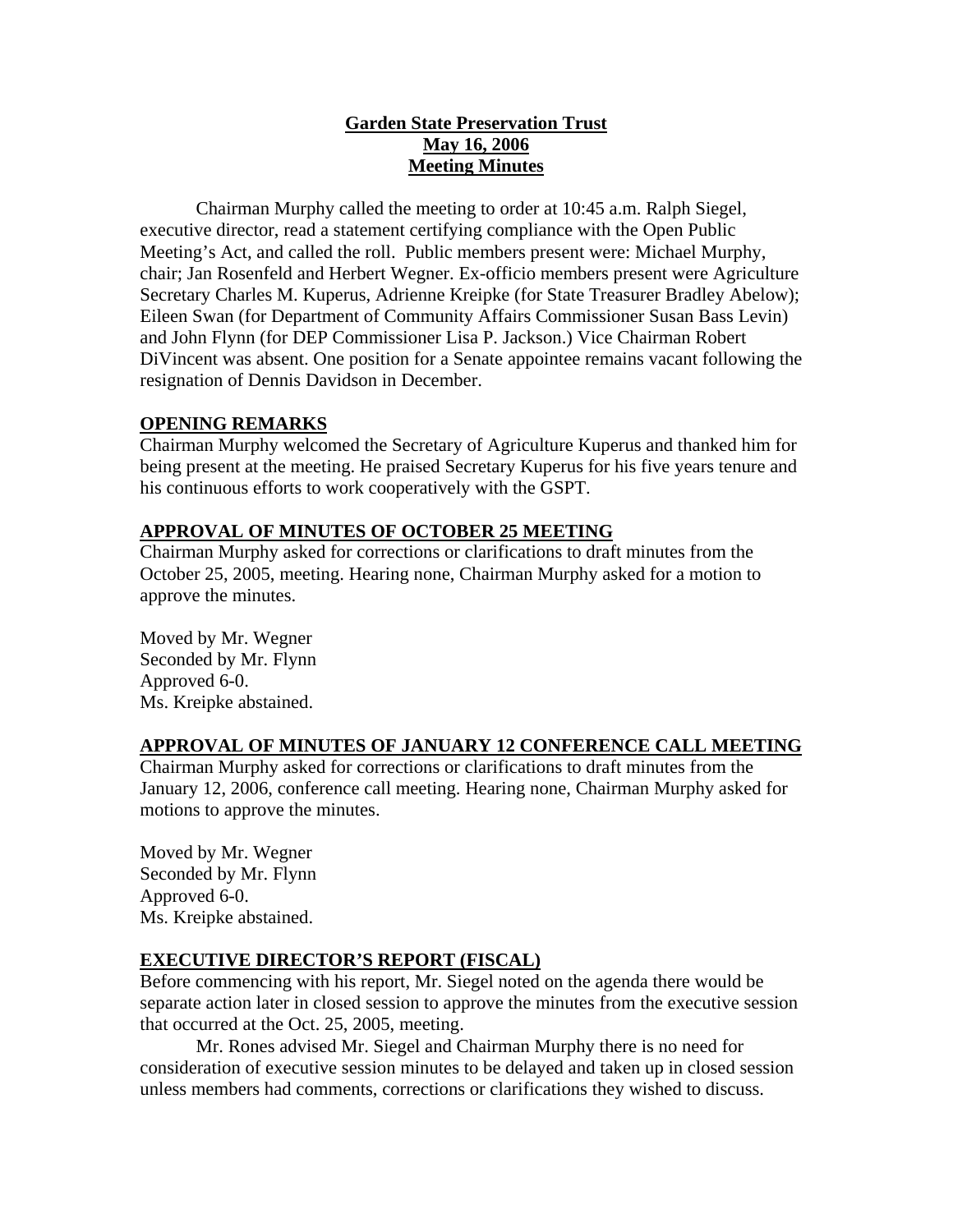Hearing no objections, Chairman Murphy said there was no reason to delay the vote on the minutes.

## **APPROVAL OF MINUTES OF OCTOBER 25 EXECUTIVE SESSION**

Chairman Murphy asked for a motion to approve the executive session minutes.

Moved by Mr. Wegner Seconded by Ms. Rosenfeld Approved 6-0. Ms. Kreipke abstained.

The executive session minutes will be made public on Oct. 25, 2006, in accordance with the stipulations of the Open Public Meetings Act.

### **EXECUTIVE DIRECTOR'S REPORT (FISCAL) CONTINUED**

Mr. Siegel proceeded with his report on the \$122 million Farmland Preservation Program recommendations for FY2007 by reviewing funds available in the Garden State Farmland Preservation Trust to support the recommendations.

 Mr. Siegel said the Nonprofit grant recommendations had been withdrawn for this meeting and would be finalized and presented at the June meeting.

Mr. Siegel said the present "snapshot" forecast shows the Garden State Farmland Preservation Trust Fund has \$151 million available for appropriations through FY2009. The appropriation of \$77.5 million in new funds, if approved by the Trust and by the Legislature and Governor, will leave a balance for future appropriations of about \$73.5 million.

Concerning cash flow, Mr. Siegel said the deposit of the forward delivery bond proceeds of \$687 million in all of the funds in December means cash flow will not be a concern for the GSPT for several years. Mr. Siegel said the Garden State Farmland Preservation Trust Fund is forecast to open the fiscal year FY2007 on July 1 with \$333 million and close the tear at \$268 million with expenditures of \$76 million.

## **PRESENTATION OF FARMLAND PRESERVATION PROGRAM PROJECT AND GRANT RECOMMENDATIONS FOR FY2007**

Susan Craft, executive director of the Farmland Preservation Program, introduced her staff and proceeded to explain the recommended projects approved by the State Agriculture Development Committee using a slide show presentation.

Ms. Craft reviewed program milestones with 1,372 farms preserved. She said three counties have exceeded 20,000 farmland acres preserved and three others have 10,000 acres preserved. She reviewed proposed changes in County Easement Purchase program to streamline grants to these counties with flexibility in use of funds. She said this proposal included a \$600,000 grant program the GSPT would be asked to approve as part of the FY2007 recommendations.

(Executive Director's note: The grant proposal Ms. Craft described at the meeting as recorded in these minutes was not actually included in the FY2007 recommendations being considered at the meeting in Resolution #06-003.)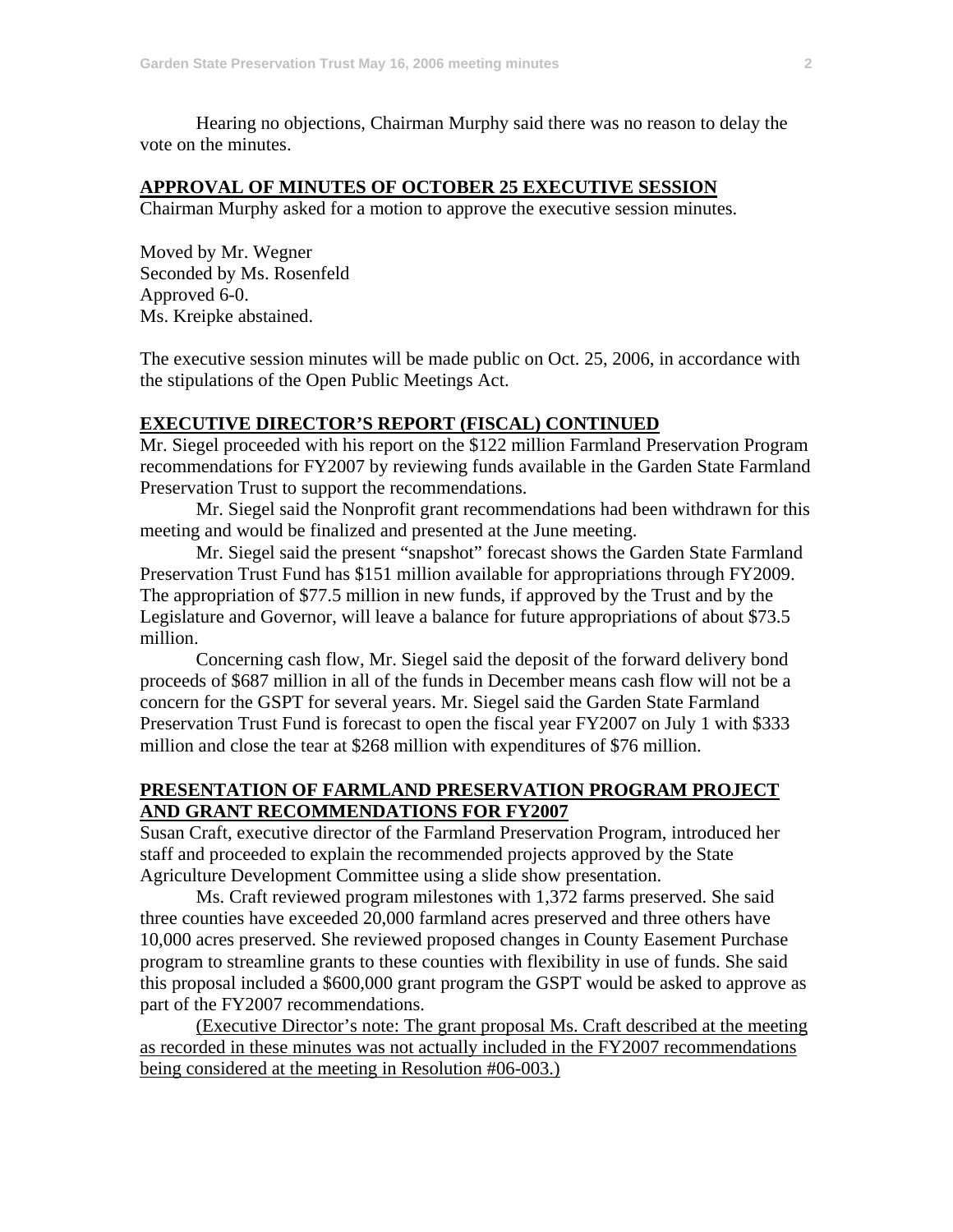Ms. Craft said she expected the Farmland Preservation Program to reach its \$80 million expenditure target for FY2006.

 Ms. Craft said remaining GSPT funding of \$151 million for appropriations will not carry the program into FY2009. She said the funding would be used over two years, FY2007 and FY2008, to ensure county and local land preservation staffs are not reduced.

 Ms. Craft conducted a slideshow presentation to review the specifics of the FY2007 recommendations. She said 163 farm owners applied for preservation through the County Easement Purchase program, the SADC made offers on these and 126 owners accepted these offers or bid down to accept less money as a way of improving their ranking. She said the final recommendation ranks the 78 top farms constituting 5,400 acres at a total preservation cost of \$77 million, of which \$45 million would be covered by the GSPT allocation.

 Ms. Craft reviewed the smaller Pinelands program. She said the private sale of Pinelands Development Credits, or PDCs, to remove development rights on farms has preempted the Farmland Preservation Program. She said this is good because it shows different land-preservation tools are in effect and because PDCs are transacted at no cost to taxpayers.

 Ms. Craft reviewed the State Acquisition block-grant requests broken into three sections of the state. She said demands for the State Acquisition program have grown dramatically and have outstripped available funding. She said new rules are in place to support the regional block grant system but the similar county program will take longer to implement.

 Ms. Craft reviewed Planning Incentive Grant recommendations. She said there are 61 municipalities with approved PIGs and she said SADC has been sending a strong message these funds are allocated on a "use it or lose it" basis. She said \$10 million was being reprogrammed from existing PIG allocations to other project areas that are doing better in executing preservation closings.

Ms. Rosenfeld asked about the reallocation of funds for the new PIGs in the Highlands. Ms. Craft explained the sources of funds included the Highlands Reserve fund. Mr. Siegel noted the Highlands Reserve fund is appropriated at \$15 million separately from the PIG appropriation but is available to put into Highlands PIG project areas or any other Highlands project during FY2007.

Ms. Craft explained municipalities with multiple PIGs received general grants of \$1 million for use in any of the project areas.

Ms. Craft explained the Highlands reserve fund will go into any program and will also be used to maintain statutory county to county balance in spending as required by the 2004 Highlands Act. She also explained the State Acquisition funding includes a \$12.9 million reallocation that comes mostly from folding an old fee simple allocation into the broader State Acquisition program.

Mr. Wegner asked Ms. Craft how many farm owners were seeking fee simple sales instead of applying for easement purchase. Ms. Craft said she did not have precise figures but estimated free simple applications represented 10 to 15 percent of the applications.

Mr. Wegner asked about the rules governing farms that are not funded and when these owners may reapply, noting Cumberland County had only five farms make the final cut of 78. Ms. Craft said 17 applications came in from Cumberland farm owners but only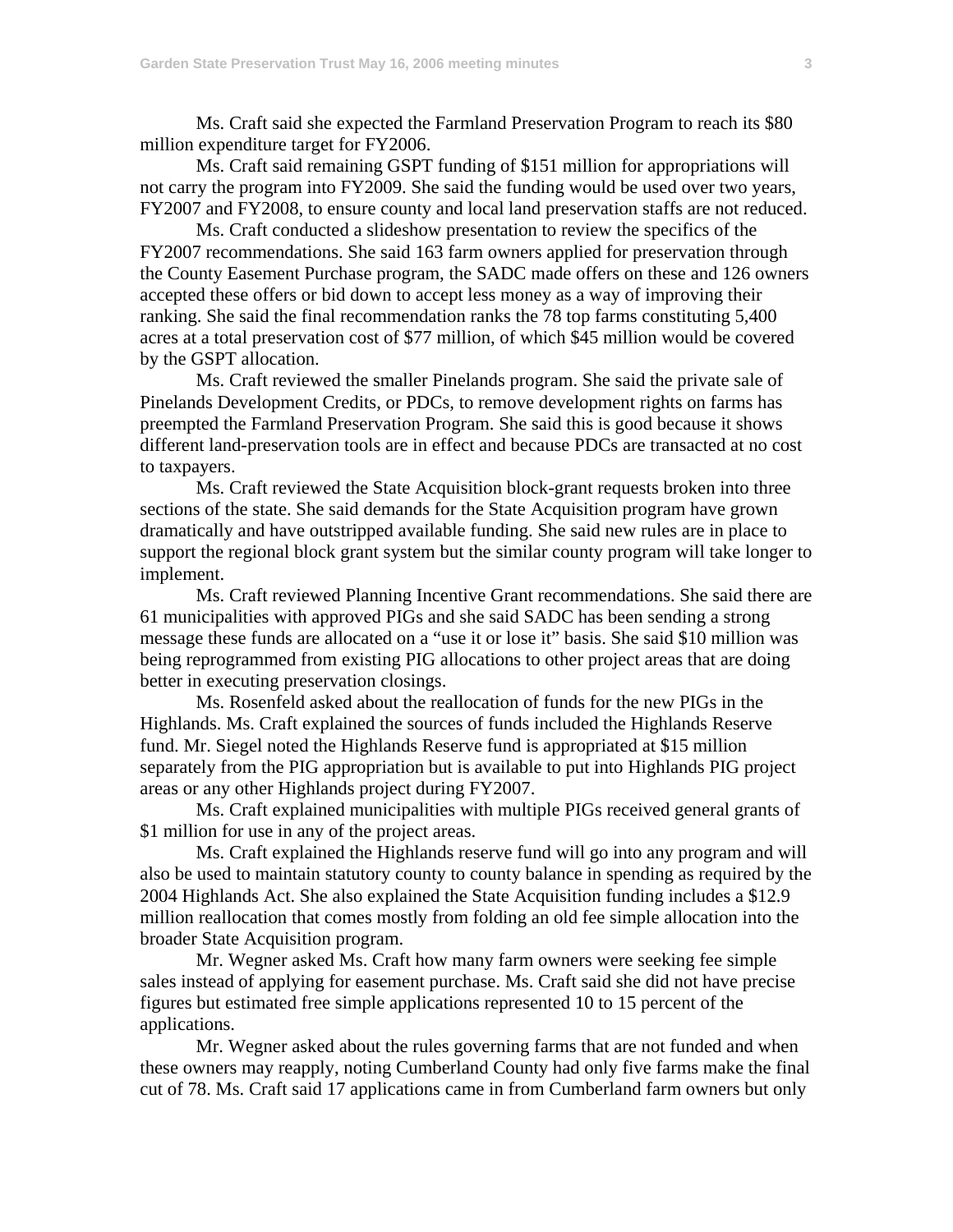seven accepted the State's offer and five of those made the funding cut. She said county rules vary on when such farm owners may apply again but generally the landowner who refuses an offer must wait two years before submitting a new application.

Mr. Wegner asked if the same two-year barrier exists for farms that accept the State's offer but were not recommended because of the lack of funding. Ms. Craft replied these applicants are kept on file and the State will revisit their applications if and when new funds are available. She said some of these projects will be pursued by the SADC directly through the State Acquisition program.

Ms. Swan asked about the county-by-county balanced spending requirement of the 2004 Highlands Act. Ms. Craft explained they affect the State Acquisition program spending only and not the spending in the county or local programs.

Ms. Swan discussed Hunterdon County's refusal to fund farms located in the Highlands. Ms. Craft said it was an unfortunate situation the SADC did not create nor can solve. She said the best approach was to advocate for the landowner and to use federal Farm and Ranchland Protection Program, or FRPP, grants to fill the gap in county funding as a way of saving the deal.

Ms. Swan said the use of the FRPP grants in this manner deprives the municipality of its share of federal funds to offset their local costs. Ms. Craft agreed. Ms. Swan complemented Ms. Craft on her staff's efforts on behalf of the landowners to save the deals. But Ms. Swan said federal grants once they come in are used to be as State funds, and so she questioned the use of State funds to unfairly benefit one county that was refusing to fund its share of deals on farms because they happened to be in the Highlands. Ms. Swan said she does not know who is going to send the message that if Hunterdon County continues to punish the farms in the Highlands, they will face consequences.

Chairman Murphy said Ms. Swan's observations were valid. He thanked Ms. Craft for her presentation.

 Ms. Craft said she wanted to publicly thank her staff and Mr. Siegel for their assistance. Secretary Kuperus said Mr. Siegel, who serves as a member of the SADC, raises thought-provoking issues at meetings.

Secretary Kuperus said New Jersey has 800,000 acres in agriculture with 145,000 acres preserved, 17 percent of the agricultural working landscape. He said this is the highest percentage of any State in the nation. He said the Farmland Preservation Program has accomplished a lot in the most densely populated State in the nation.

 Chairman Murphy thanked Secretary Kuperus and the SADC staff for the difficult work of preserving farms in New Jersey. He said open space is dwindling and it is important for everyone to work together to continue the GSPT's accomplishments. He praised Governors Whitman, DiFrancesco, McGreevey, Codey and former State Sen. John Bennett for their efforts to raise public awareness about land preservation.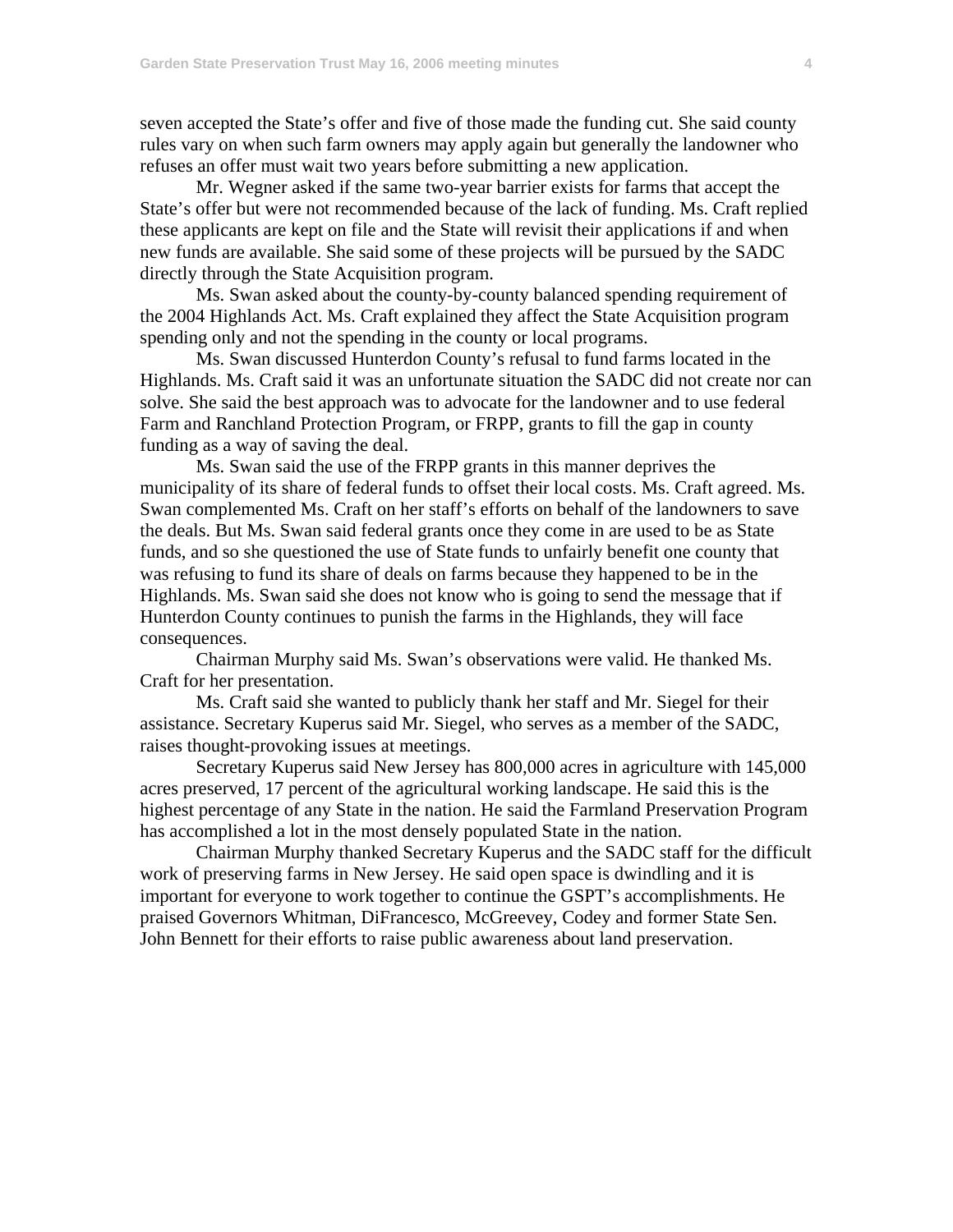## **RESOLUTION # 06-002 APPROVING FARMLAND PRESERVATION PROGRAM STATE DIRECT EASEMENT AND FEE SIMPLE PURCHASE PROJECTS, PLANNING INCENTIVE GRANT ALLOCATIONS AND SUPPLEMENTAL HIGHLANDS FUNDING RESERVE RECOMMENDATIONS**  Chairman Murphy asked for motions to approve the Resolution.

Moved by Mr. Flynn Seconded by Mr. Wegner Approved 7-0

## **RESOLUTION # 06-003 APPROVING FARMLAND PRESERVATION PROGRAM COUNTY EASEMENT PURCHASE RECOMMENDATIONS**

Mr. Siegel explained a separate resolution for this recommendation was prepared at the request of a member.

Chairman Murphy asked for motions to approve the Resolution.

Moved by Mr. Flynn Seconded by Mr. Wegner Approved 7-0

Ms. Siegel asked permission to correct a typographical error in the title of #06-002 to remove the nonprofit grants from the sentence because it was not part of the recommendation. Members acknowledged their agreement without need for a second roll call vote.

## **EXECUTIVE DIRECTOR'S REPORT (CONTINUED)**

Mr. Siegel explained his practice of breaking the Executive Director's report into two parts so that the first part can be limited to a fiscal report concerning project recommendations about to be presented. The second part of the report is then used for general matters.

 Mr. Siegel introduced staff and announced the departure of Deputy Director John Penn attending his final meeting.

 Chairman Murphy thanked Mr. Penn for his service and directed Mr. Siegel to prepare a Certificate of Appreciation.

 Mr. Siegel reviewed Meeting Book contents; announced the receipt on Dec. 1 of the bond proceeds from the \$650 million Series 2005A and 2005B bond issues contracted in 2004; reported on the Nov. 15 sale of \$209 million bond issue for refinancing to reduce debt service; reported strong expenditures through the  $3<sup>rd</sup>$  quarter March 31; discussed the financial disclosures which the members had to file for the first time, thanked the members for filing and noted the disclosure requirements recently being extended to trustees of colleges; and reported favorable news on the status of efforts in Congress to restrict charitable-donation tax deductions.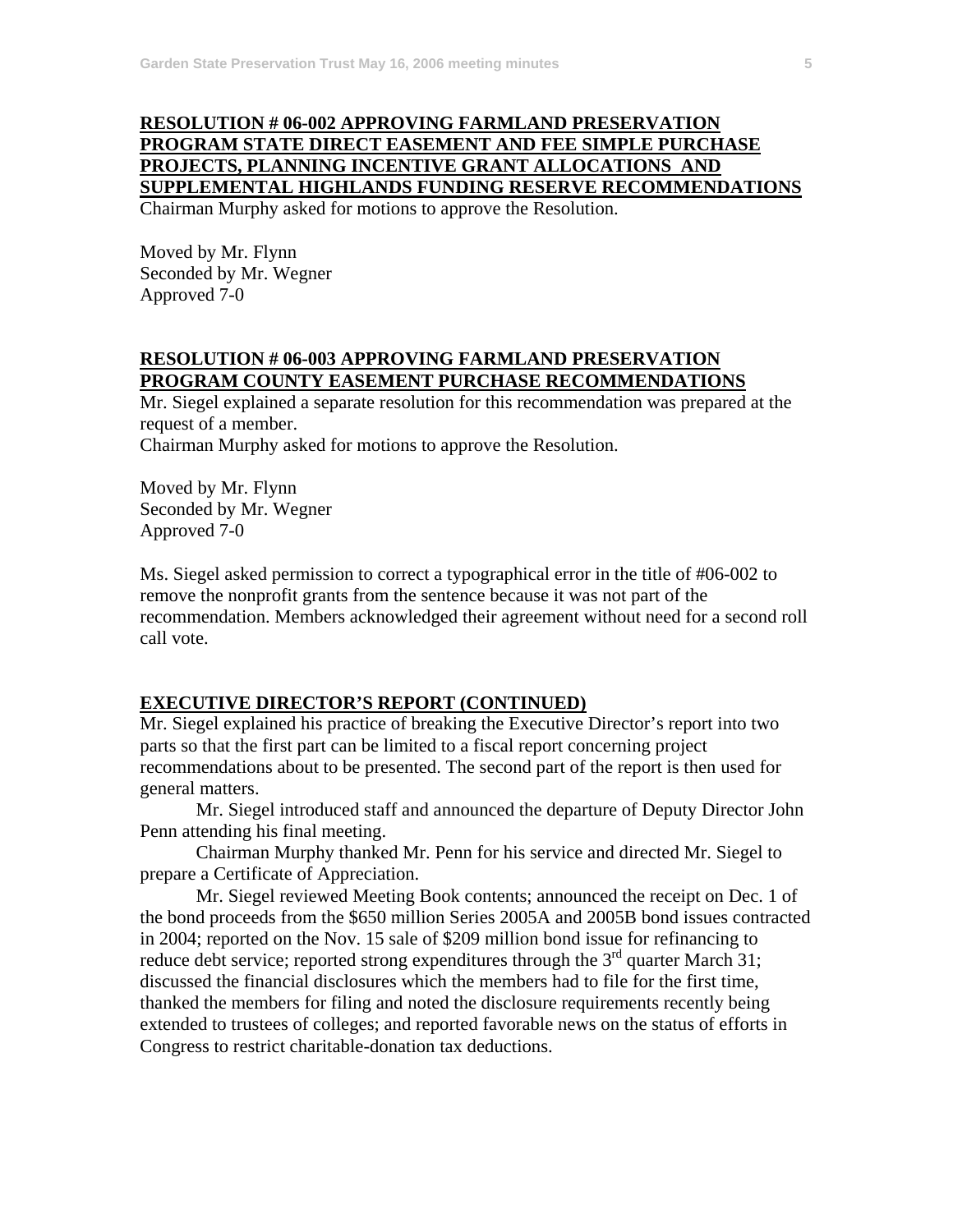Mr. Siegel noted a tentative meeting scheduled for July 18 but said it would not be needed if all of the Green Acres recommendations come in on time for the June 13 meeting.

Mr. Siegel asked members to move the Sept. 13 stewardship conference meeting to Wednesday Sept. 20.

Mr. Siegel said the Trust staff is pursuing two major projects: the Installment Purchase marketing and education campaign; and research into the GSPT's possible role in stewardship funding. He said he would make a more thorough Stewardship presentation to the Trust at the June meeting.

## **REPORT FROM GSPT JULY 2005 INSTALLMENT PURCHASE AGREEMENT CONFERENCE AND PRESENTATION OF IPA EDUCATION CAMPAIGN**

GSPT consultant Pat O'Connell reviewed the report of GSPT's July 2005 Installment Purchase Agreement (IPA) conference, noting the report includes recommendations for the marketing campaign for the GSPT to promote IPA use.

 Mr. O'Connell reviewed the principles and history of IPAs as a way to enable governments to leverage dollars by replacing lump-sum closing payments with installment payments over a time and as a way to enable landowners to reduce capital gains tax liability and to provide assets to handle estate taxes without compelling a land sale. He said IPA legal costs could be reduced once legal documents and templates were established so these models could be duplicated from one deal to the next.

 Mr. O'Connell said the marketing program had three elements: development of legally certified template documents; the education of preservation agencies and the education of landowners.

 Ms. Rosenfeld asked Mr. O'Connell if GSPT bond issue contracts limited the use of bond proceeds for IPAs.

 Mr. O'Connell said local governments getting GSPT funds through State agencies can use these grant funds for IPAs because the State funds come in the form of a grant and so these funds lose their characteristics as tax-exempt bond proceeds.

 Ms. Rosenfeld asked for certainty on this matter. Mr. Siegel said if the Trust approves the campaign, the research work would include confirming this interpretation on the use of grant funds for IPAs is correct. He said a similar issue had come up concerning the use of GSPT bond proceeds to help municipalities pay off their bonds, and the finding was GSPT funds because they go out as grants represent an "arm's length" transaction regarding how municipalities might use them.

 Mr. O'Connell said landowner education would focus on production and distribution of literature.

 Mr. O'Connell said IPA gives land preservation agencies an additional tool to meet landowner needs so they agree to preserve their land. Mr. Siegel said IPA deals give land preservation agencies a competitive advantage over developers who cannot offer such tax-sheltered arrangements.

 Mr. Siegel reviewed sample literature and said he expects in 10 or 15 years IPA contracts for land preservation will be the standard, not the exception, and that GSPT should be ahead of the curve.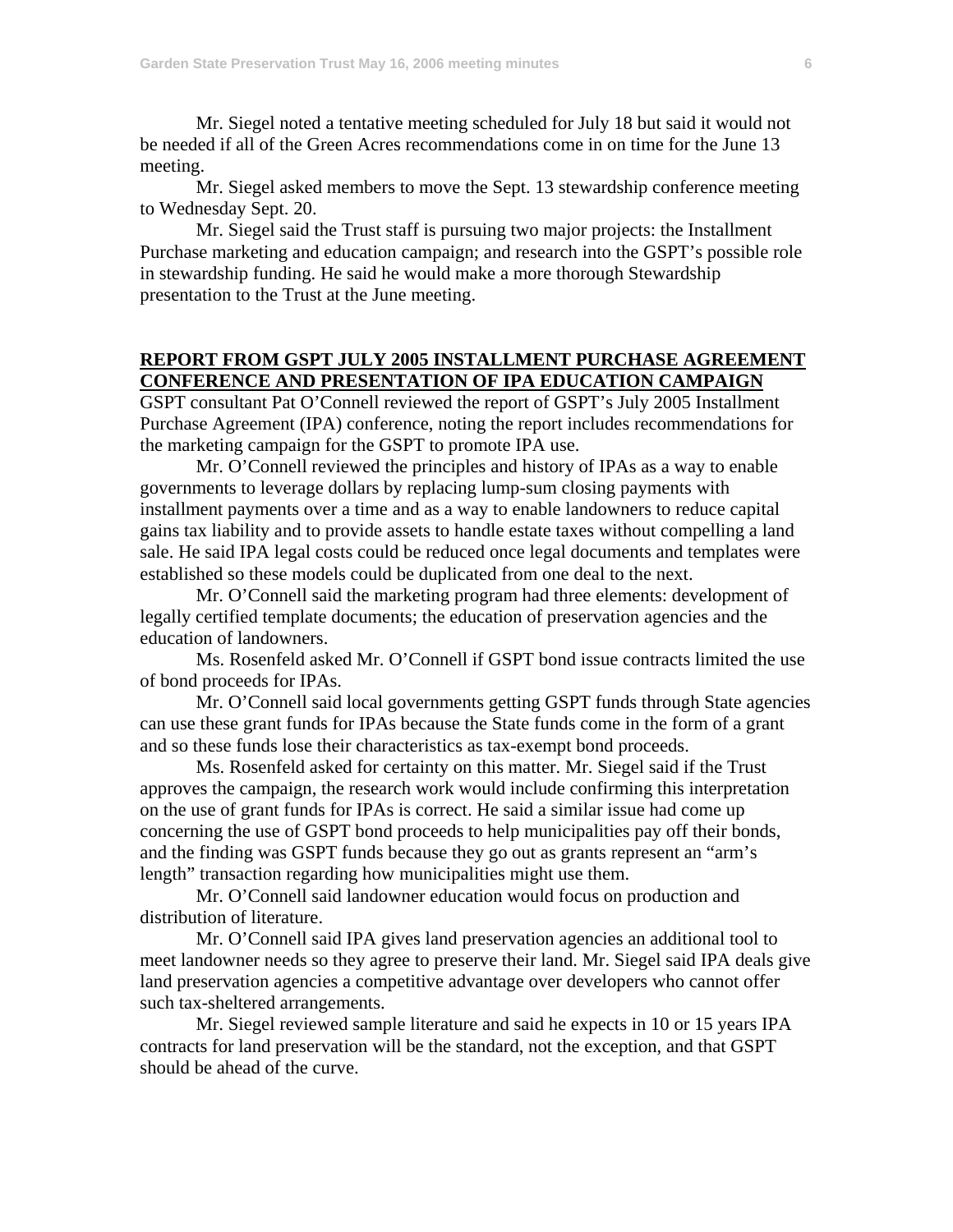Mr. Siegel reviewed the resolution to approve the education and marketing campaign and a second resolution to procure what he called a "reliance letter" from either the Attorney General or from a special counsel.

 Mr. Siegel said the goal would be to report back in 12 months that the GSPT has helped execute an IPA pilot-project contract on a land preservation deal.

 Ms. Rosenfeld asked if an IPA campaign would involve new expenses. Mr. Siegel said it could be covered within the confines of the existing GSPT administrative appropriation.

 Secretary Kuperus questioned why a resolution seeking an opinion on the legality of the IPA program would come after a resolution authorizing the IPA campaign if the first place. Mr. Siegel said the IPA approval was scheduled first because if the Trust does not authorize the IPA campaign there is no point to seeking the second resolution.

 Secretary Kuperus said he believed the resolution seeking the legal opinion should come first. He makes a motion to that effect.

 Chairman Murphy directed the resolution be changed to stipulate an opinion be sought from the Attorney General specifically without reference to a special counsel.

 Ms. Kreipke asked if IPA would be funded by GSPT beyond 2009. Mr. Siegel said counties and municipalities could use their grants but the GSPT itself has no future funds available for installment payments. He said the \$98 million dedication beyond 2010 is spoken for in bond debt service.

Mr. Rones asked of this change means the Trust may seek an opinion from special counsel as a second alternative. Chairman Murphy said it would be best to seek the opinion from the Attorney General exclusively. He said the Trust could discuss further measures if this effort is not successful.

## **RESOLUTION # 06-005 REQUESTING ATTORNEY GENERAL'S OPINION ON LEGALITY OF IPA CONTRACTS**

Chairman Murphy had a motion from Secretary Kuperus to approve the Resolution.

Moved by Secretary Kuperus Seconded by Mr. Wegner Approved 7-0

## **RESOLUTION # 06-004 AUTHORIZING GSPT IPA EDUCATION AND STRATEGIC CAMPAIGN**

Chairman Murphy asked for motions to approve the Resolution.

Moved by Mr. Wegner Seconded by Ms. Rosenfeld Approved 7-0